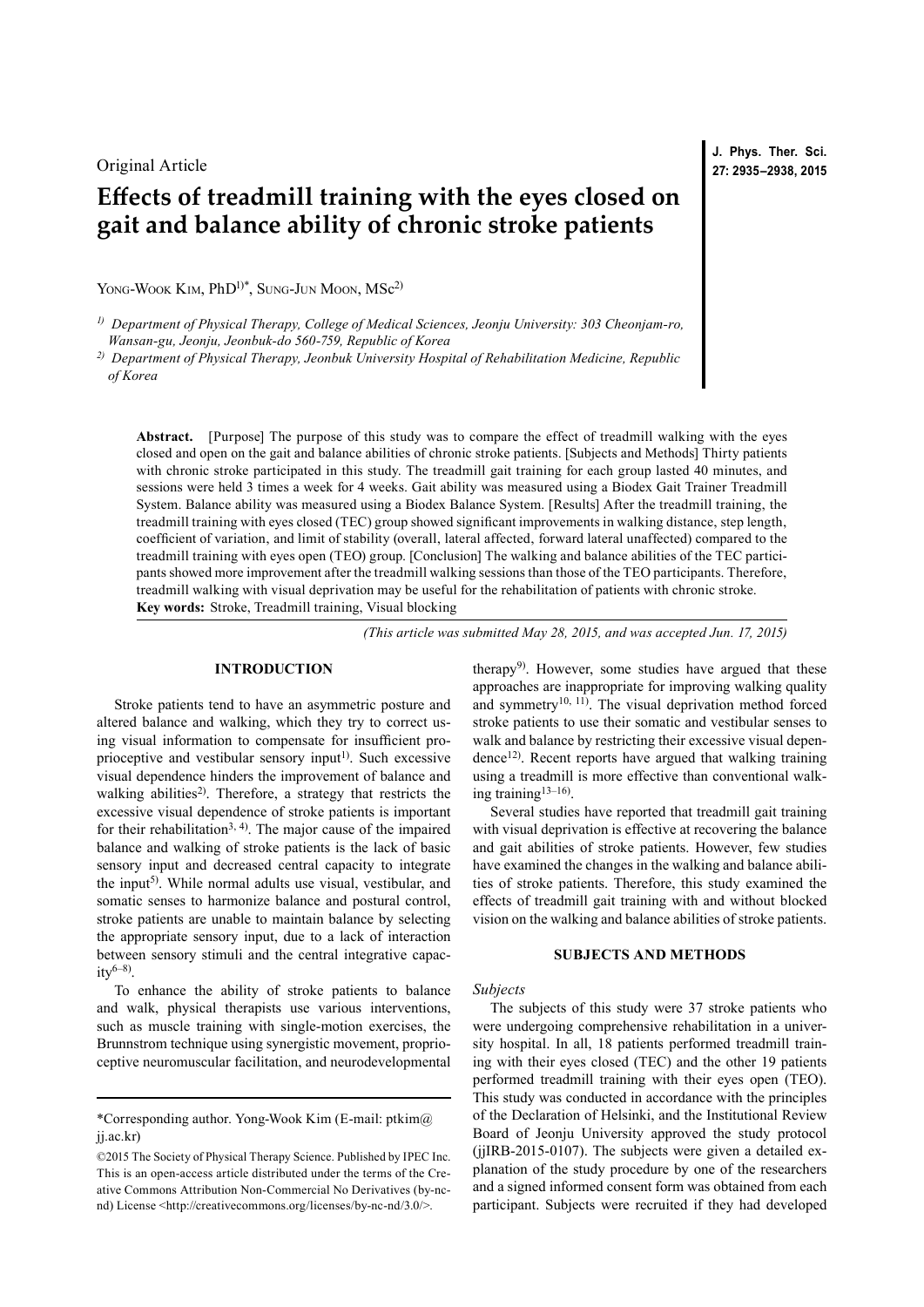hemiplegia at least 12 months previously, could stand and walk on a treadmill without an aid, and scored at least 24 points on the Korean version of the Mini-Mental State Examination, indicating an ability to understand and follow the researchers' instructions. The demographic and clinical characteristics of the subjects did not differ significantly between the two groups (p>0.05) (Table 1).

#### *Methods*

The Gait Trainer 2 (Biodex Medical Systems, NY, USA) was used to evaluate walking ability: walking speed, distance, step length, coefficient of variation for the gait cycle, and ambulation gait index. Gait Trainer 2 consists of a force plate, a monitor providing audio-visual feedback, and a body weight support system $17, 18$ ). Walking speed was defined as the comfortable walking speed of each subject. While subjects maintained a comfortable speed for 10 min, their walking ability was evaluated using Gait Trainer 2.

The Biodex Balance System SD (Biodex Medical Systems, NY, USA) is used for training and assessing bal-ance<sup>[19](#page-3-10))</sup>. Balance was assessed using the limit of stability (LOS) test of the Biodex Balance System SD. The LOS test measures the stability limit of subjects by examining weight movements in eight directions while standing. When the test is initiated, the direction of weight movement required for the test is shown on the monitor and the subjects move their weight as far as they are able in the direction of the arrow. The maximum score for each direction is 100. A high LOS test score indicates greater balance ability. The test-retest reliability of the LOS test has an intraclass correlation coefficient (ICC) of  $0.72^{20}$ .

Both groups received conventional rehabilitation therapy and then performed three sets of treadmill training lasting for 10 min per set using Gait Trainer 2. Gait training was performed three times a week for 4 weeks. The subjects were allowed to discontinue gait training at anytime while training and given a 5-minute break after each set of exercise to prevent fatigue. Subjects in the TEC group were instructed to perform treadmill training with their vision blocked by an eye cover, following the method suggested by Zanetti and Schieppati<sup>21)</sup>. The TEO group performed treadmill gait training with their eyes open. For the treadmill gait training, each subject was instructed to stand in the middle of a stopped treadmill in a comfortable manner and to wear a harness that would prevent falls while not disturbing the gait training. Each subject's gait velocity was gradually increased until the maximum speed at which the subject could maintain comfortable walking was reached.

The Mann-Whitney U-test, the  $\chi^2$ -test, and the independent t-test were used before the experiment to assess differences in the general and medical characteristics of the two groups. To examine differences within each group before and after training, the paired t-test was used, and the independent t-test was used to examine differences in the differential gait and balance performance between the two groups. IBM SPSS (version 20.0) was used for statistical data processing with a statistical significance level of 0.05.

**Table 1.** Demographic and clinical characteristics of the subjects (N=37)

|                                             | with eyes closed<br>$(n=18)$ | Treadmill training Treadmill training<br>with eyes open<br>$(n=19)$ |
|---------------------------------------------|------------------------------|---------------------------------------------------------------------|
| Age (yrs)                                   | $53.4 \pm 12.1^a$            | $51.8 \pm 13.7$                                                     |
| Gender<br>Male<br>Female                    | 13(72%)<br>5(28%)            | 12(63%)<br>7(37%)                                                   |
| Time since stroke (mon)                     | $32.4 \pm 21.7$              | $31.4 \pm 19.2$                                                     |
| Type of lesion<br>Hemorrhagic<br>Infarction | 6(33%)<br>12(67%)            | 9(47%)<br>10(53%)                                                   |
| Hemiplegic side<br>Right<br>Left            | 10(53%)<br>8(47%)            | 9(47%)<br>10(53%)                                                   |
| Height (cm)                                 | $165.2 \pm 8.7$              | $167.0 \pm 9.1$                                                     |
| Weight (kg)                                 | $67.6 \pm 9.1$               | $67.1 \pm 8.0$                                                      |
| TUG                                         | $24.6 \pm 8.6$               | $27.2 \pm 10.0$                                                     |
|                                             |                              |                                                                     |

TUG: Timed up and go test

aMean±SD

#### **RESULTS**

A comparison of the gait performance before and after the treadmill gait training showed significant increases in the walking speed, distance, and step length in both groups after the intervention  $(p<0.05)$  (Table 2). The intergroup comparison of the gait performance results revealed significant differences in walking distance, step length of the affected side, and percentage gait cycle of both sides. The walking speed increased by  $0.18\pm0.12$  m/s in the TEC group and by  $0.11\pm0.14$  m/s in the TEO group, but the difference between groups was not significant ( $p > 0.05$ ). The intervention significantly increased the ambulation index  $(p<0.01)$  in the TEC group but not in the TEO group (p>0.05).

Balance performance assessed by the LOS increased significantly in terms of the overall score and backward lateral direction of the affected limb in both groups after the intervention  $(p<0.05)$  (Table 3). Comparing the balance performance of the two groups, there were significant differences in the overall score, lateral direction of the affected limb, and forward lateral direction of the unaffected limb (p<0.05), but not in the forward, backward, or backward lateral directions (p>0.05).

## **DISCUSSION**

This study was conducted to verify the effects of the treadmill walking training with visual deprivation on the ability of stroke patients to walk and balance. The results show that the walking speed, distance, step length, walking efficiency. and ambulation index increased significantly  $(p<0.05)$  in the TEC group, while walking speed, distance, and step length increased significantly  $(p<0.05)$  in the TEO group. These results are consistent with reports that treadmill training of stroke patients improves walking speed, endurance, and symmetric weight bearing<sup>[11, 22–24](#page-3-13)</sup>). Our study shows that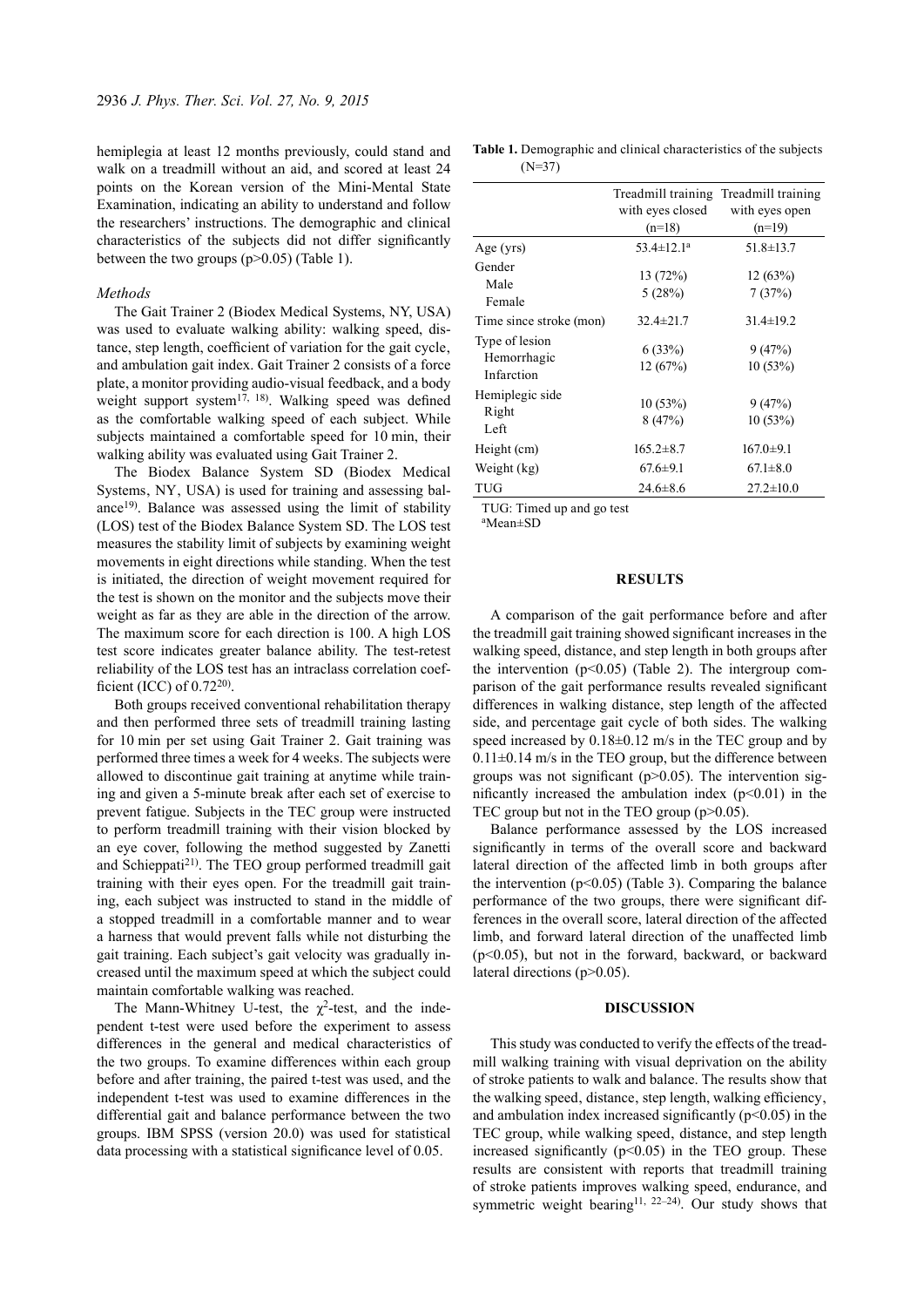| Variables           | Group      | Pre test          | Post test         | Change<br>(Post-Pre) |
|---------------------|------------|-------------------|-------------------|----------------------|
| Walking Speed (m/s) | <b>TEC</b> | $0.5 \pm 0.2$     | $0.7 \pm 0.2*$    | $0.2 \pm 0.1$        |
|                     | <b>TEO</b> | $0.5 \pm 0.2$     | $0.6 \pm 0.1*$    | $0.1 \pm 0.1$        |
|                     | <b>TEC</b> | $297.3 \pm 132.1$ | 399.7±130.6*      | $102.4 \pm 72.5$ †   |
| Distance (m)        | TEO        | $262.9 \pm 113.5$ | 307.9±105.9*      | $45.0 \pm 73.0$      |
| Step Length         |            |                   |                   |                      |
| Affected            | <b>TEC</b> | $35.9 \pm 12.4$   | $50.7 \pm 9.9*$   | $14.8 \pm 8.1$ †     |
|                     | <b>TEO</b> | $35.1 \pm 10.1$   | $41.80 \pm 9.1*$  | $6.7 \pm 8.6$        |
| Unaffected          | <b>TEC</b> | $37.9 \pm 14.5$   | $51.1 \pm 12.4*$  | $13.1 \pm 9.2$       |
|                     | <b>TEO</b> | $36.3 \pm 10.5$   | $44.9 \pm 8.1*$   | $8.7 + 9.1$          |
| $CV$ (% $GC$ )      |            |                   |                   |                      |
| Affected            | <b>TEC</b> | $19.3 \pm 9.8$    | $8.7 \pm 3.1*$    | $-10.7+9.3$ †        |
|                     | <b>TEO</b> | $12.7 \pm 6.7$    | $11.3 \pm 6.4$    | $-1.5 \pm 5.1$       |
| Unaffected          | <b>TEC</b> | $18.6 \pm 10.3$   | $8.9 \pm 3.3*$    | $-9.7+9.7$ †         |
|                     | <b>TEO</b> | $13.8 \pm 6.6$    | $12.1 \pm 4.9$    | $-1.7+4.3$           |
|                     | TEC        | $77.33 \pm 5.91$  | $82.73 \pm 5.28*$ | $5.40\pm4.76$        |
| AI (score)          | <b>TEO</b> | $76.40 \pm 8.11$  | $80.47 \pm 8.34$  | $4.07 \pm 7.31$      |

**Table 2.** Comparison of the pre- and post-training outcome measures of gait ability within and between groups (N=37)

CV: coefficient of variation; GC: gait cycle; AI: ambulation index; TEC: treadmill training with eyes closed; TEO: treadmill training with eyes open

Comparison within group (\*p<0.05), Comparison between groups (†p<0.05)

|                                    |  | <b>Table 3.</b> Comparison of the pre- and post-training outcome measures of balance ability |
|------------------------------------|--|----------------------------------------------------------------------------------------------|
| within and between groups $(N=37)$ |  |                                                                                              |

| Variables (%)           | Group      | Pre test        | Post test                     | Change<br>(Post-Pre)      |
|-------------------------|------------|-----------------|-------------------------------|---------------------------|
| Overall                 | <b>TEC</b> | $30.7 \pm 19.2$ | $44.7 \pm 19.1$ <sup>*</sup>  | $14.0 \pm 7.4^{\dagger}$  |
|                         | <b>TEO</b> | $30.0 \pm 13.9$ | $36.4 \pm 14.3^*$             | $6.4 \pm 11.1$            |
| Forward                 | <b>TEC</b> | $28.5 \pm 18.4$ | $45.1 \pm 20.3$ <sup>*</sup>  | $16.6 \pm 16.7$           |
|                         | <b>TEO</b> | $33.0 \pm 19.4$ | $34.2 \pm 20.3$               | $1.2 \pm 24.9$            |
| <b>Backward</b>         | <b>TEC</b> | $46.6 \pm 25.1$ | $53.3 \pm 24.1$               | $6.7 \pm 15.7$            |
|                         | <b>TEO</b> | $35.6 \pm 18.7$ | $45.8 \pm 17.0$ <sup>*</sup>  | $10.2 \pm 14.4$           |
| Lateral                 |            |                 |                               |                           |
| Affected                | <b>TEC</b> | $44.3 \pm 22.3$ | $60.7 \pm 18.7$ <sup>*</sup>  | $16.4 \pm 16.8$ †         |
|                         | <b>TEO</b> | $53.4 \pm 23.1$ | $53.3 \pm 19.1$               | $-0.1 \pm 23.0$           |
| Unaffected              | <b>TEC</b> | 54.0±24.7       | $58.1 \pm 18.5$               | $4.1 \pm 17.8$            |
|                         | <b>TEO</b> | $50.4 \pm 21.6$ | 54.0±17.9                     | $3.6 \pm 12.7$            |
| Forward Lateral         |            |                 |                               |                           |
| Affected                | <b>TEC</b> | $35.6 \pm 22.1$ | $50.4 \pm 21.7$ <sup>*</sup>  | $14.8 \pm 21.1$           |
|                         | <b>TEO</b> | $40.5 \pm 23.2$ | $42.7 \pm 22.6$               | $2.2 \pm 15.6$            |
| Unaffected              | <b>TEC</b> | $42.0 \pm 20.7$ | $58.7 \pm 22.8$ <sup>*</sup>  | $16.7 \pm 19.0^{\dagger}$ |
|                         | <b>TEO</b> | $40.2 \pm 18.1$ | $43.1 \pm 20.6$               | $2.9 \pm 12.9$            |
| <b>Backward Lateral</b> |            |                 |                               |                           |
| Affected                | <b>TEC</b> | $31.7 \pm 23.2$ | $49.7 \pm 20.5$ <sup>*</sup>  | $17.9 \pm 17.2$           |
|                         | <b>TEO</b> | $31.3 \pm 18.0$ | $41.87 \pm 16.8$ <sup>*</sup> | $10.53 \pm 15.1$          |
| Unaffected              | <b>TEC</b> | $44.9 \pm 25.1$ | 52.8 $\pm$ 23.4 $*$           | $7.87 \pm 16.1$           |
|                         | <b>TEO</b> | $44.5 \pm 17.8$ | $49.1 \pm 14.8$               | $4.67 \pm 14.7$           |

TEC: treadmill training with eyes closed; TEO: treadmill training with eyes open. Comparison within group (\*p<0.05), Comparison between groups (†p<0.05)